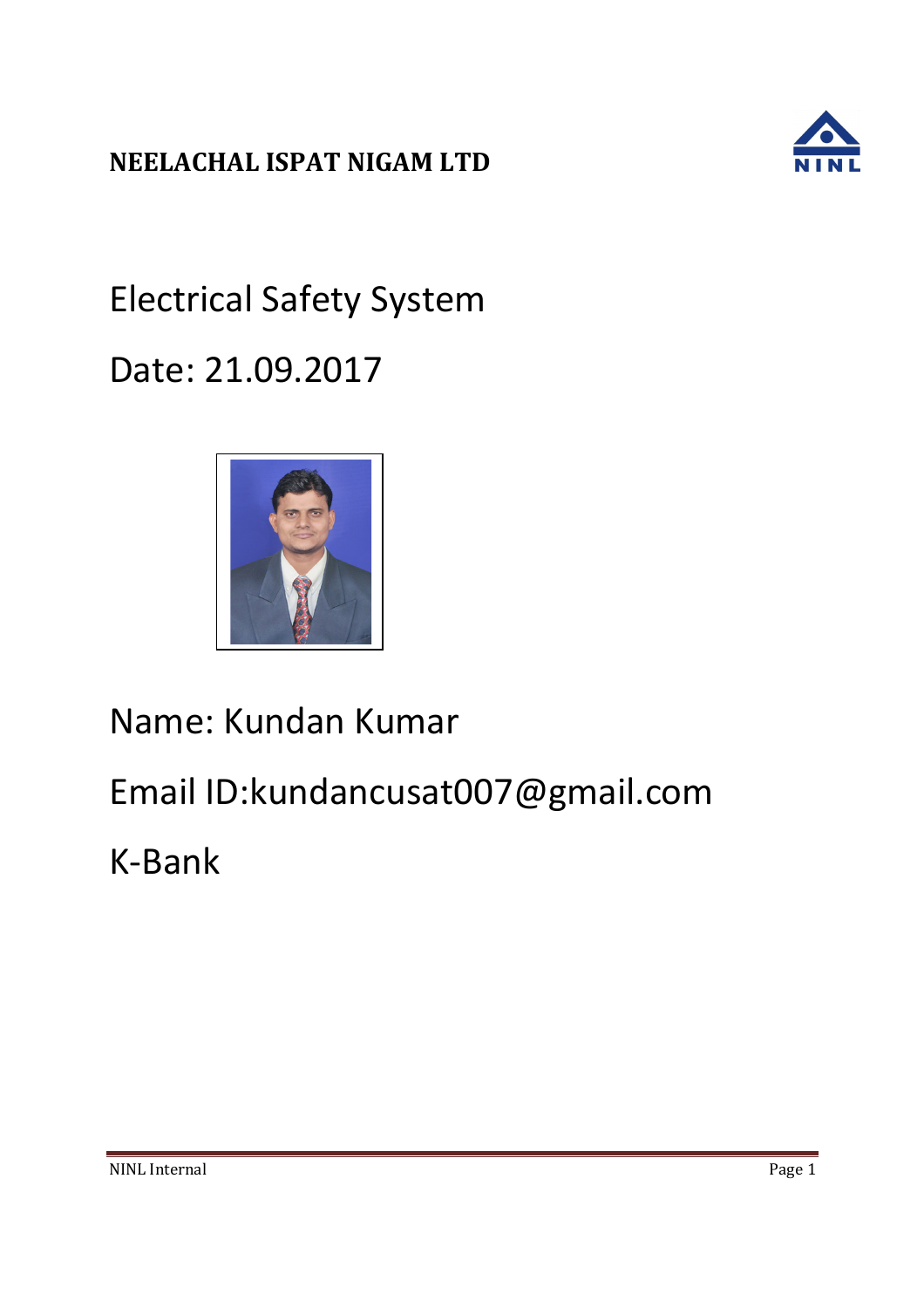

#### Confidentiality Statement

The information in the document mentioned is not confidential and have been taken references from various sources as specified.

#### Abstract

Safe use of electrical tools & working near high voltage facilities.

About the Author

Kundan Kumar , Asst Manager (Safety). He is associated with NINL for the last 5 years

Intended Readers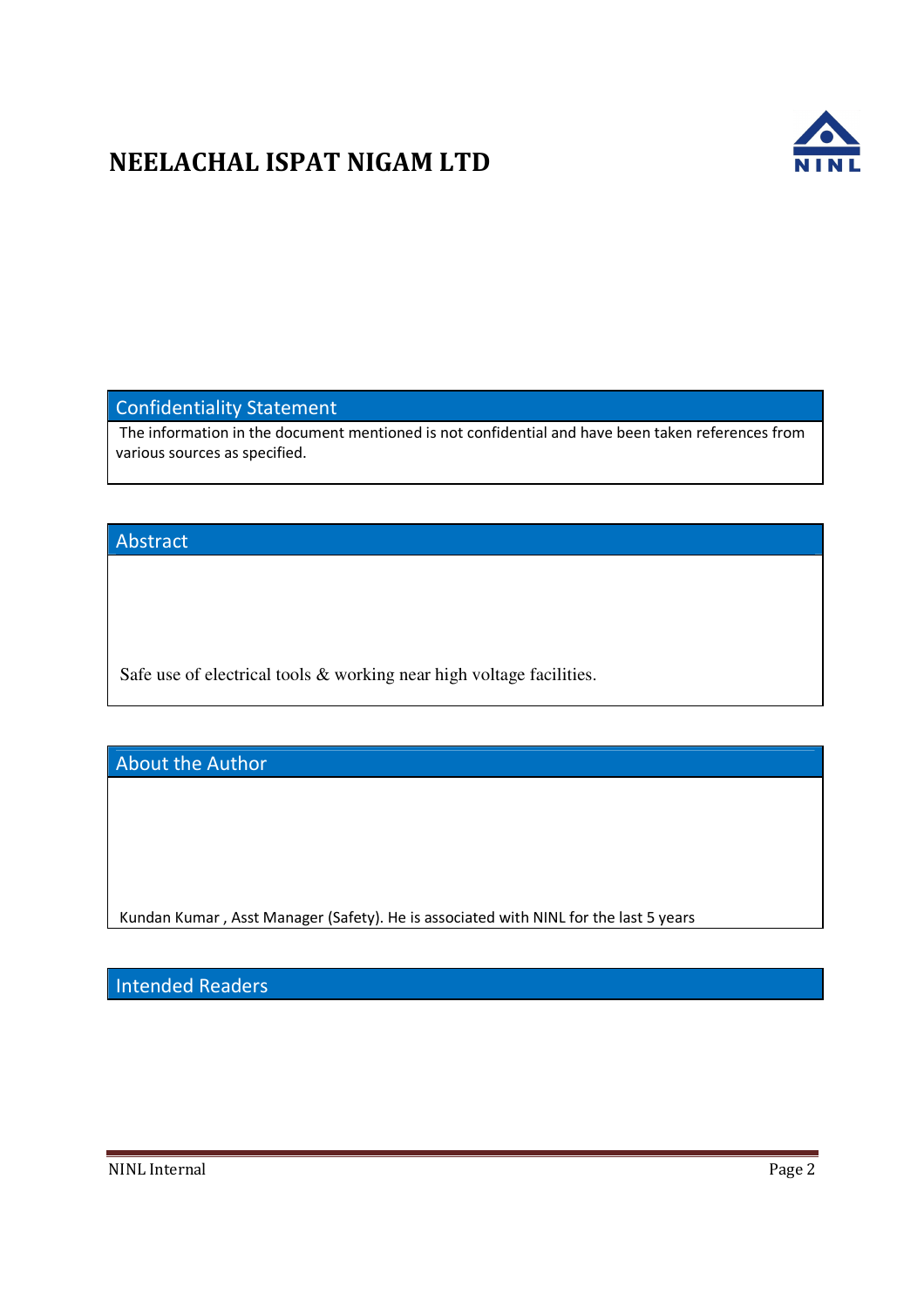

Applicable to all EPL project sites, Central EPC functions and supporting functions

### Introduction

#### Description

**9.1** All cables, plugs and socket connectors shall be maintained in good condition. Cables must be effectively attached to the plug connectors by efficient cord grips to relieve all strains on the flexible cable. Damaged cables should be replaced.

**9.2** The use of several short leads to reach the power source increases the risk of electrical fault. A single extension lead shall be used in all cases and these should be routed accordingly to ensure that they do not present a tripping hazard.

9.3 Electrical tools shall be isolated from the source of supply when changing attachments, making minor adjustments or repairing.

9.4 If an extension lead has to be used, a proper connection beginning from the tool and working towards the power source shall be ensured. An improper connection or faulty tool will blow the fuse rather than shock the user. There must be good connection to earth.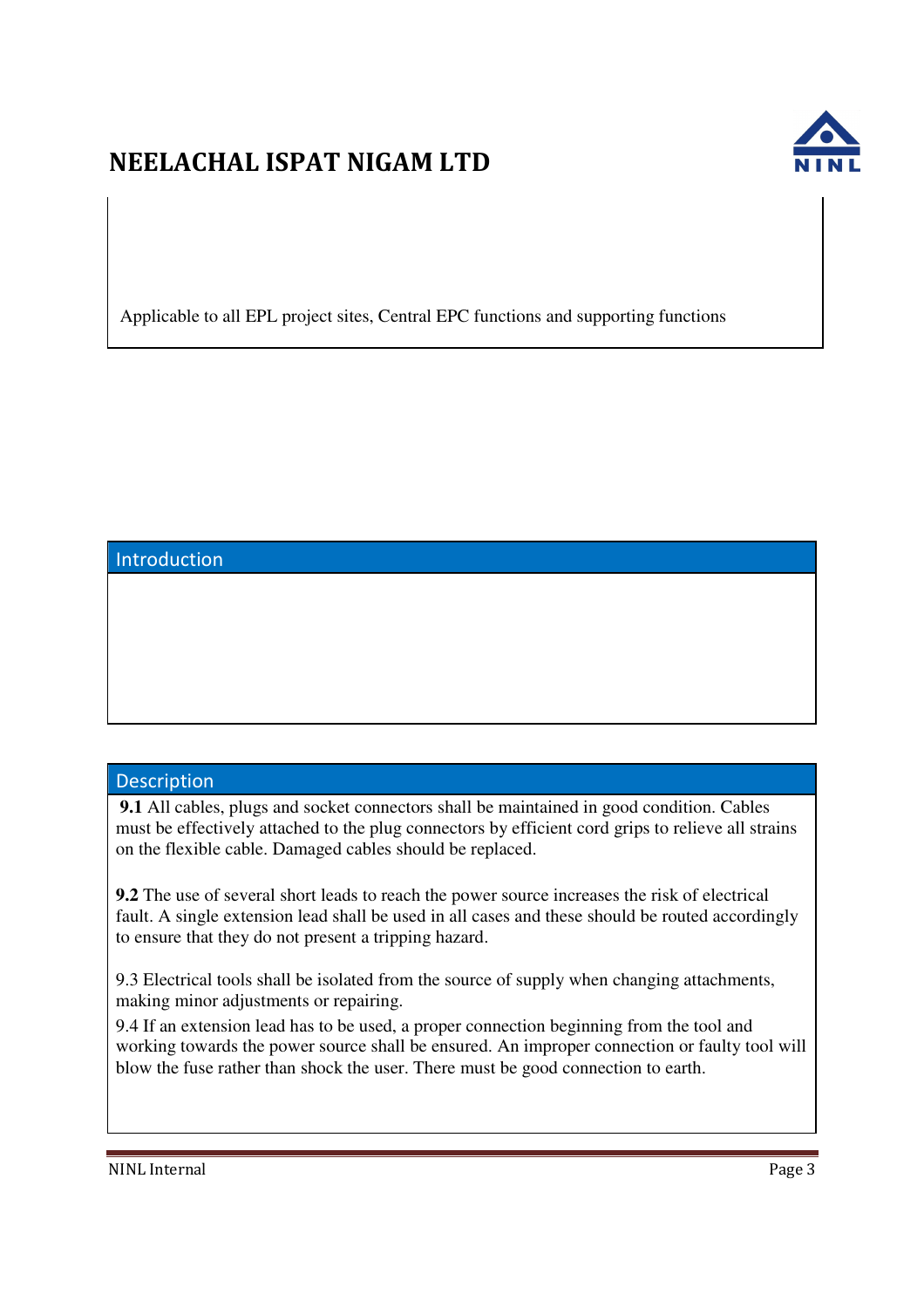

9.5 When electrical tools are used in wet areas, the operator is exposed to greater hazard of electric shock. All insulation must be sound and insulating mats/rubber gloves shall be used, while handling such live tools.

9.6 All portable electrical tools shall be tested and inspected by a competent person on their first receipt, observation and test results to be logged.

9.7 All portable electrical tools shall be physically inspected regularly and if any defects found are rectified, they shall be logged.

9.8 Portable electrical tools used on platforms shall be provided with ground fault current interrupters.

9.9 All temporary electrical installations supplying electricity to any portable electrical equipment shall be provided by effective earth leakage circuit breakers (ELCB) with a tripping current of not more than 30 mA.

9.10 All plugs and sockets used for connecting any electrical equipment shall be heavy duty industrial type.

9.11 All electrical hand tools and equipment, including wires and cables shall be properly insulated with no exposed/naked wires or parts.

9.12 All wiring and cable connections shall be properly joined with cable or wire connectors.

9.13 Electric Shock Hazards

9.13.1 Some persons who handle electrical equipment mistakenly believe that their tolerance to electric shock is related to their ability to withstand the pain of the shock. Actually, the lethal incidence is a function of the amount and duration of current passing through the chest.

9.13.2 It is current, not voltage that heats a wire, and it is current that causes damage to humans. The following table shows effects of various currents on an

| $1 \text{ mA}$   | Perception Threshold           |
|------------------|--------------------------------|
| $1-3$ mA         | Mild sensation                 |
| $3 - 10$ mA      | Painful sensation              |
| $10 \text{ mA}$  | Paralysis threshold of arms    |
| $30 \text{ mA}$  | Respiratory paralysis          |
| $75 \text{ mA}$  | Fibrillation threshold (0.5%)  |
| $250 \text{ mA}$ | Fibrillation threshold (99.5%) |
| 4A               | Heart paralysis threshold      |
| > 5 A            | Tissue burning                 |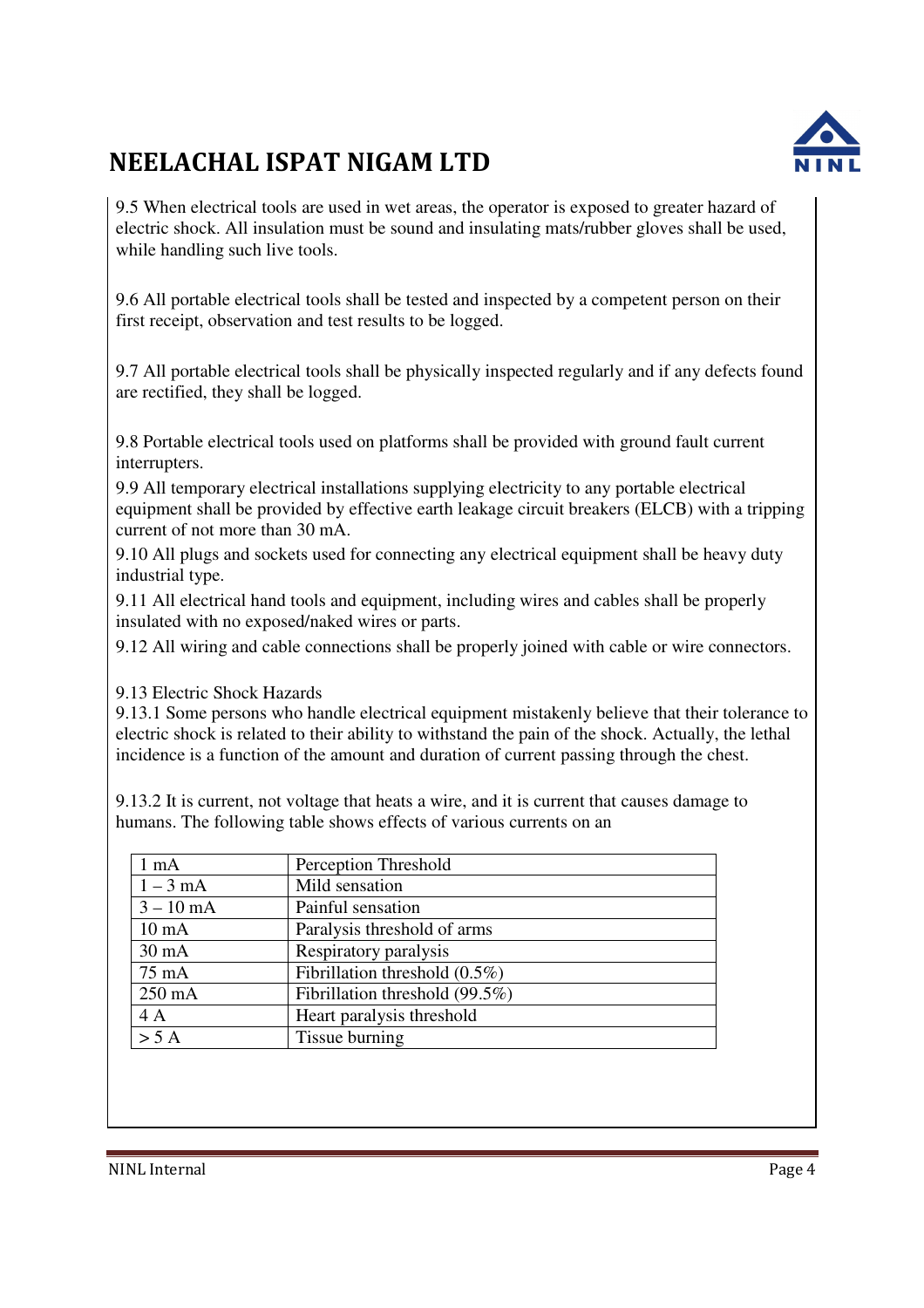

9.13.3 As the magnitude of the current increases, the current proves to be more dangerous as a cause of burns than as a cause of heart failure

9.14 Work near high voltage facilities

9.14.1 When work is performed near high voltage electric supply equipment or lines utilizing air-insulated configurations, such high voltage supply equipment or lines shall be isolated and grounded or the high voltage facilities shall have suitable guards installed which preclude encroachment into minimum safe working clearances from the energized facilities.

9.14.2 When work is performed near insulated high voltage electrical cables and associated cable apparatus, cables and associated cable apparatus are not required to be de-energized. For such cases, when cables or cable apparatus are requested to be de-energized, one electrical break is required. Utilization of protective safety grounds is optional.

10 Measurements and Monitoring

| Frequency | Responsibility | Parameter             |
|-----------|----------------|-----------------------|
| Monthly   | Supervisor     | Fitness of all cables |

#### Acknowledgement

### References

IS: 3043 Code of practice for earthing

IS: 5216 Recommendations on safety procedures and practices in electrical works